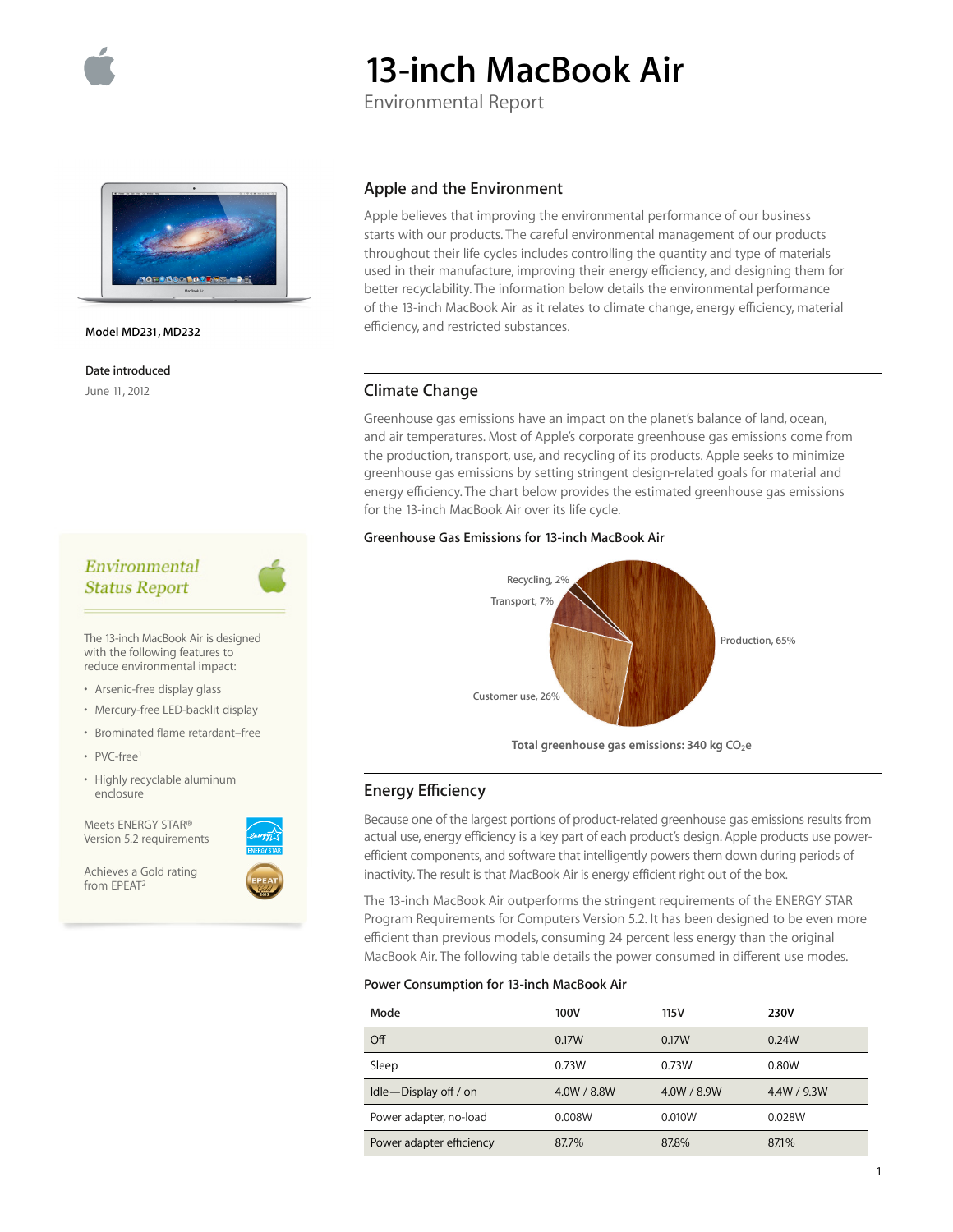

At only 9.3W in idle with the display on, the 13-inch MacBook Air is extremely energy efficient. To put that in perspective, it takes more than six 13-inch MacBook Air computers in idle with the display on to equal the power consumed by a single household 60W lightbulb.

#### **Battery chemistry**

Lithium-ion polymer, 50 Whr; free of lead, cadmium, and mercury



The 13-inch MacBook Air packaging is extremely material efficient, allowing at least 15 percent more units than the original MacBook Air to fit in each shipping container.

# **Material Efficiency**

Apple's ultra-compact product and packaging designs lead the industry in material efficiency. Reducing the material footprint of a product helps maximize shipping efficiency. It also helps reduce energy consumed during production and material waste generated at the end of the product's life. Waste is further minimized through the use of batteries that last up to three times longer than typical notebook batteries. The 13-inch MacBook Air enclosure is made of aluminum, a material highly desired by recyclers. The chart below details the materials used in this model.

## **Material Use for 13-inch MacBook Air**



## **Packaging**

The packaging for 13-inch MacBook Air uses corrugated cardboard made from over 30 percent recycled content and molded fiber made entirely from recycled content. In addition, the packaging is extremely material efficient, allowing at least 15 percent more units to fit per shipping container than the original MacBook Air. The following table details the materials used in its packaging.

## **Packaging Breakdown for 13-inch MacBook Air (U.S. Configurations)**

| Material                      | Retail box | Retail and<br>shipping box |
|-------------------------------|------------|----------------------------|
| Paper (corrugate, paperboard) | 377q       | 715q                       |
| Molded fiber                  |            | 189 <sub>a</sub>           |
| High-impact polystyrene       | 150q       | 150q                       |
| Other plastics                | 26q        | 26q                        |

## **Restricted Substances**

Apple has long taken the lead in restricting harmful substances from its products and packaging. As part of this strategy, all Apple products comply with the strict European Directive on the Restriction of the Use of Certain Hazardous Substances in Electrical and Electronic Equipment, also known as the RoHS Directive. Examples of materials restricted by RoHS include lead, mercury, cadmium, hexavalent chromium, and the brominated flame retardants (BFRs) PBB and PBDE. The 13-inch MacBook Air goes even further than the requirements of the RoHS Directive by incorporating the following more aggressive restrictions:

- Arsenic-free display glass
- Mercury-free LED-backlit display
- BFR-free
- Polyvinyl chloride (PVC)–free internal cables and power adapter DC cables
- PVC-free AC power cord available in all regions except China and South Korea